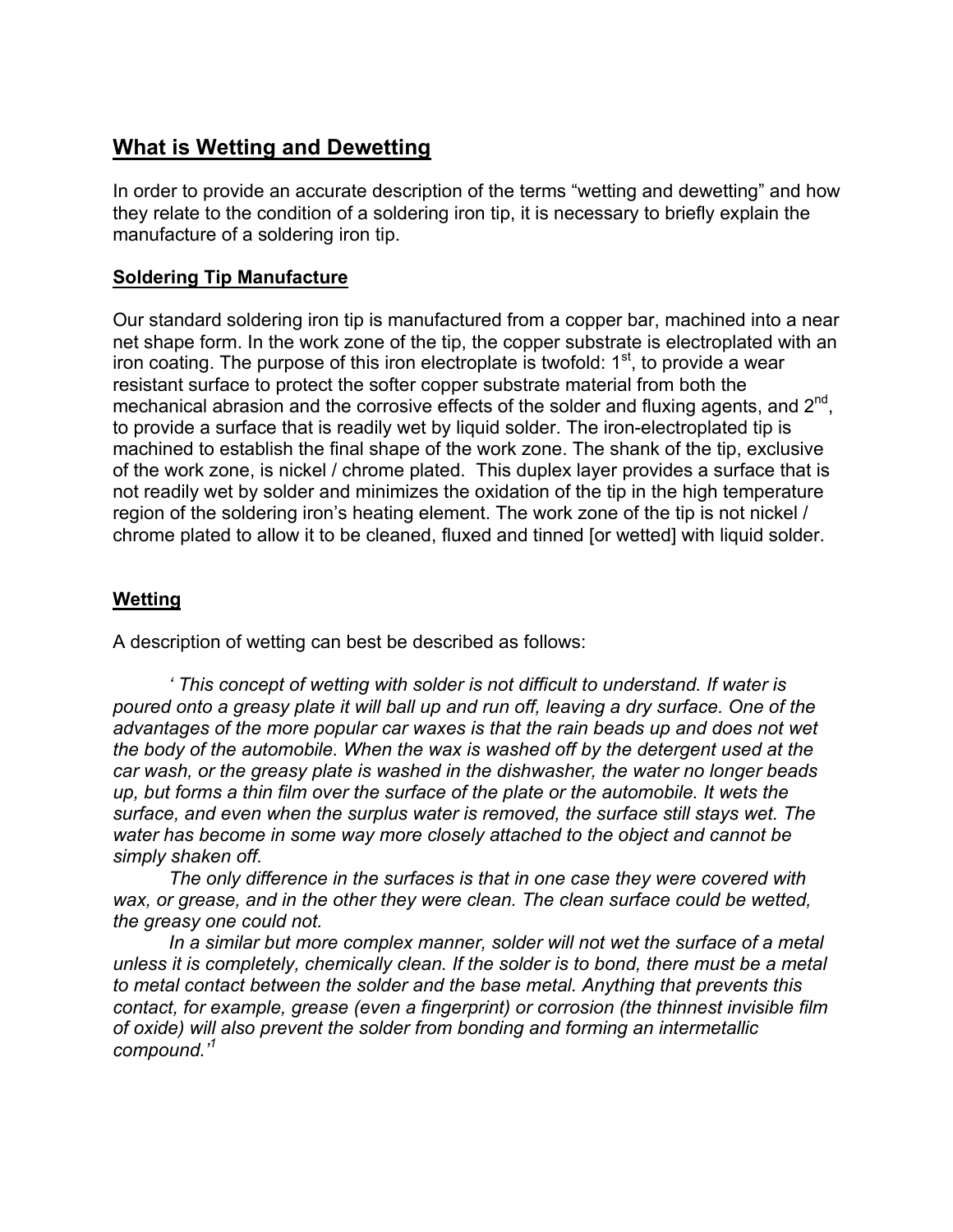*'When the metal surface is absolutely, chemically clean, not only visibly clean, the solder will wet the surface and flow out. When the solder has solidified, another difference will be found between the solder that wet the base metal and that which did not. The blob of solder that did not wet can be knocked off easily, leaving little or no solder adhering to the base metal. The solder that flowed out and wet the base metal, on the other hand, will be solidly bonded and can only be removed by scrapping or filing. Even if the base metal is heated so that the solder melts, although the surplus can be wiped off, a thin layer will be left, so tightly bonded to the base metal that no amount of wiping can remove it. The solder has become an integral part of the base metal. It has wetted the surface.' <sup>1</sup>*

<sup>1</sup>Handbook of Machine Soldering, Ralph W. Woodgate, 1983, John Wiley & Sons, Pages 14-17.

### **Dewetting**

At the elevated operating temperature of the soldering iron, prolonged idling promotes the oxidation of the residual solder left on the tip. Once oxidized in air, the solder no longer protects the electroplated iron on the tip. The oxidation of this iron coating signals the onset of the dewetting of the tip. This oxide layer prevents the liquid solder from freely flowing over the surface of the tip [described as dewetting]. It causes the liquid solder to ball up and roll off the tip. It gives the tip a rough, spotty silver/black appearance. Further oxidation of the tip results in a more continuous black oxide film. Ultimately, when all solder and fluxing agents have burned off the tip, the tip will rust when returned to room temperature.

In a similar manner, the build-up of flux residues [i.e., oxidized and burned fluxes] and slag [i.e., abrasive grit from cleaning and particulate matter from the object to be soldered] will prevent the liquid solder from wetting the electroplated iron on the tip. These build-ups will provide a direct path for the oxidation of the electroplated iron on the tip and promote the onset of dewetting in these areas. If not immediately addressed, the de-wet area will continue to expand over the surface of the tip.

### **Minimizing the Dewetting Condition**

To minimize the effect of dewetting, the soldering iron tip after use should be lightly wiped on a wet sponge to remove all contaminated solder, dirt particles and excess flux residue and re-tinned with an ample quantity of solder. This treatment should minimize the oxidation of the underlying iron.

The hotter the iron's operating temperature, the shorter the interval in which the oxidation of the solder and iron will begin [the quicker the tip will dewet], when the iron is allowed to idle.